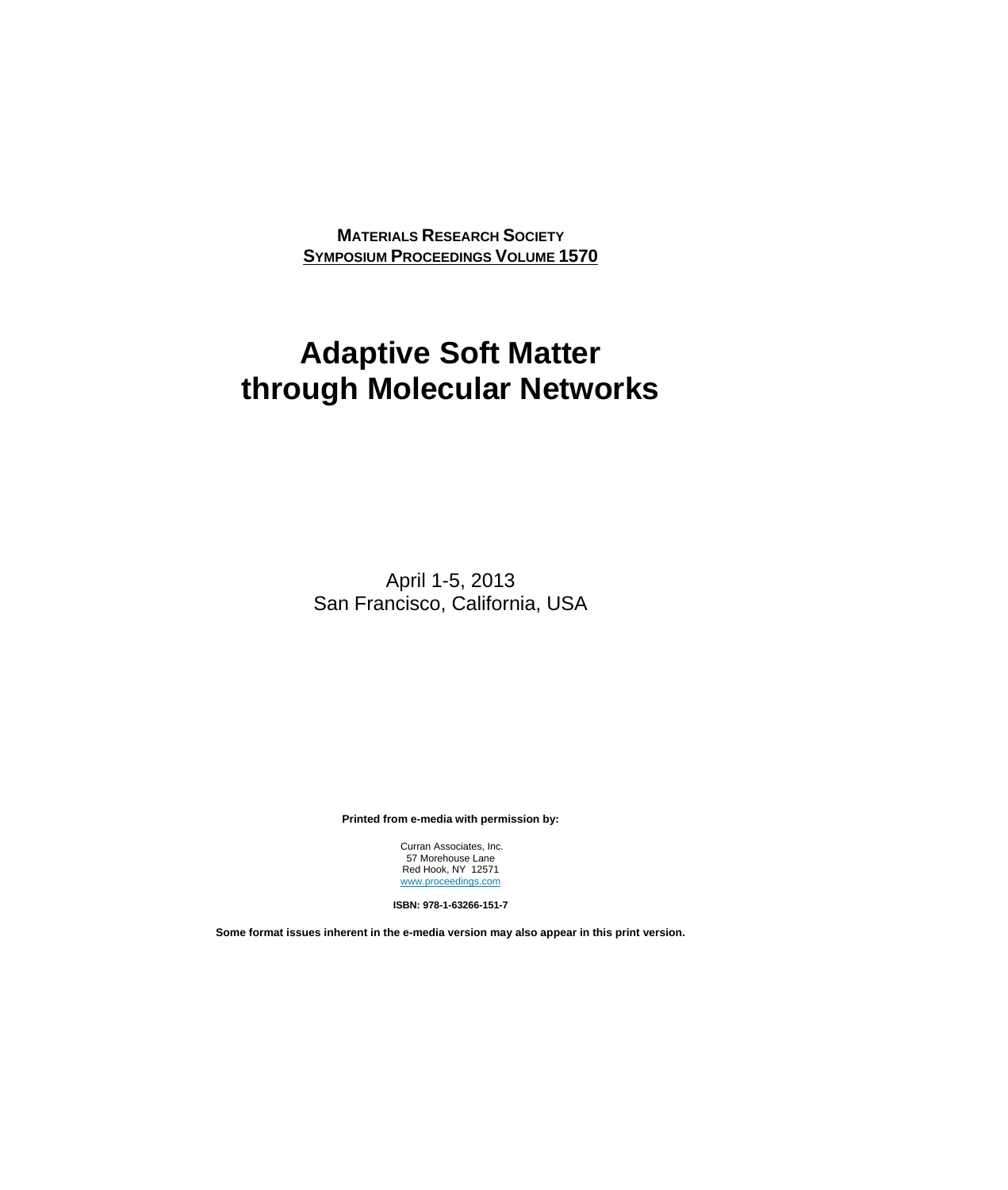©Materials Research Society 2013

This reprint is produced with the permission of the Materials Research Society and Cambridge University Press.

This publication is in copyright, subject to statutory exception and to the provisions of relevant collective licensing agreements. No reproduction of any part may take place without the written permission of Cambridge Uni

Cambridge University Press Cambridge, New York, Melbourne, Madrid, Cape Town, Singapore, São Paulo, Delhi, Tokyo, Mexico City

Cambridge University Press 32 Avenue of the Americas, New York, NY 10013-2473, USA www.cambridge.org

Materials Research Society 506 Keystone Drive, Warrendale, PA 15086 www.mrs.org

## CODEN: MRSPDH

ISBN: 978-1-63266-151-7

Cambridge University Press has no responsibility for the persistence or accuracy of URLs for external or third-part Internet Web sites referred to in this publication and does not guarantee that any content on such Web sites is, or will remain, accurate or appropriate.

## **Additional copies of this publication are available from:**

Curran Associates, Inc. 57 Morehouse Lane Red Hook, NY 12571 USA Phone: 845-758-0400 Fax: 845-758-2634 Email: curran@proceedings.com Web: www.proceedings.com